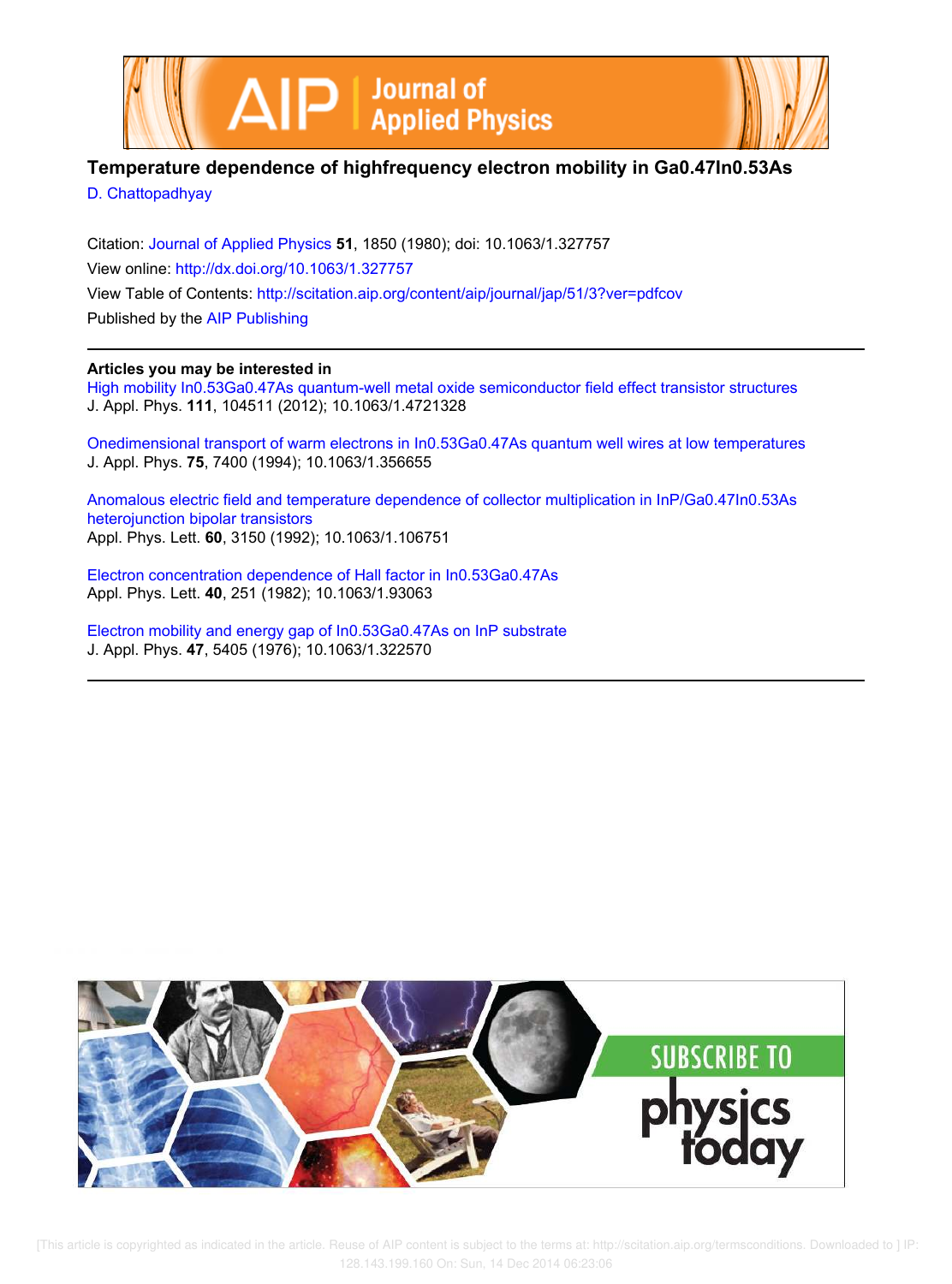## **Temperature dependence of high-frequency electron mobility in Gao.47Ino.s3 As**

D.Chattopadhyay

*Institute of Radio Physics and Electronics,* 92 *Acharya Prafulla Chandra Road, Calcutta 700009, India* 

(Received 17 July 1979; accepted for publication 14 August 1979)

Frequency and temperature dependences of the real and the imaginary parts of the highfrequency electron mobility in  $Ga_{0.47}In_{0.53}As$  are theoretically studied by an iterative solution of the Boltzmann equation. The high-frequency effects are found to be described by the Drude model unless a high accuracy is desired. The calculated results are sensitive to the value of the alloy scattering potential.

PACS numbers: 72.30. + q, 72.80.Ey, *n.20.Fr* 

There has been considerable interest in recent years in  $Ga_x In_{1-x}$ As ( $x \approx 0.5$ ) mixed crystal because of its usefulness in optoelectronic and high-frequency devices.<sup>1,2</sup> The quality of a material for device applications is judged by a study of its electron transport coefficients. The dc transport coefficients of Ga<sub>x</sub>In<sub>1 - x</sub>As have been investigated both experimentally and theoretically. 1-4 There has, however, been little effort to study the ac transport coefficients. In this communication we shall present the calculated results on the ac electron mobility of  $Ga_{0.47}$  In<sub>0.53</sub> As, for which dc results are available.<sup>1</sup> The results given here may be used to compare with the experimental data when they appear.

The nonparabolicity of the conduction band has been considered by writing the energy  $(E)$  versus wave vector  $(k)$ relation as

$$
\frac{\hbar^2 k^2}{2m^*} = E(1 + \alpha E) = \gamma(E), \qquad (1)
$$

where  $\tilde{n}$  is Planck's constant divided by  $2\pi$ ,  $\alpha$  is the nonparabolicity parameter, and  $m^*$  is the band-edge effective mass corrected for the lattice disorder.<sup>5</sup>

Effects of polar optic, deformation potential acoustic, piezoelectric, alloy, and ionized impurity scatterings have been included. Influences due to mixing of wave functions, screening of the scattering probabilities by free carriers, and degeneracy of the electron distribution are also incorporated.

In the presence of an ac electric field  $\mathscr{E} = \mathscr{E}_0 \exp(j\omega t)$ , the distribution function may be written

$$
f(\mathbf{k}) = f_0(E) - \frac{e\hbar\mathscr{C}}{m^*} k \left[ \phi_r(E) + j\phi_i(E) \right] \frac{\partial f_0}{\partial E} \cos\theta, \quad (2)
$$

where  $f_0(E)$  is the thermal equilibrium Fermi-Dirac distribution function,  $e$  is the electron charge,  $\theta$  is the angle between  $\mathscr E$  and **k**, and  $\phi$ , and  $\phi$ , are functions to be determined from the Boltzmann equation.

Substituting Eq. (2) in the Boltzmann equation and equating the real and imaginary parts one obtains

$$
\lambda_0(E)\phi_r(E) - \omega\phi_i(E)
$$
\n
$$
= \left(\frac{d\gamma}{dE}\right)^{-1} + \lambda_+(E)\phi_r(E + \hbar\omega_0) + \lambda_-(E)\phi_r(E - \hbar\omega_0)
$$
\n(3)

and

$$
\lambda_0(E)\phi_i(E) + \omega\phi_r(E)
$$
  
=  $\lambda_+(E)\phi_i(E + \hbar\omega_0) + \lambda_-(E)\phi_i(E - \hbar\omega_0),$  (4)

where  $\hbar \omega_0$  is the optic phonon energy.  $\lambda_0(E)$  is the sum of the scattering-out rate for polar optic scattering caused by absorption and emission of phonons and the relaxation rates



FIG. 1. Plot of the real part  $\mu$ , (solid curves) and the imaginary part  $\mu_i$  (dashed curves) of mobility versus frequency at 300 K. Curves (I), and (1') are for  $\Delta E_a = 1.15$  eV and curves (2) and (2') are for  $\Delta E_a = 0.52$  eV. Curves D2 and 02' are obtained on the Orude model with parameters of curves (2) and (2').

 [This article is copyrighted as indicated in the article. Reuse of AIP content is subject to the terms at: http://scitation.aip.org/termsconditions. Downloaded to ] IP: 128.143.199.160 On: Sun, 14 Dec 2014 06:23:06